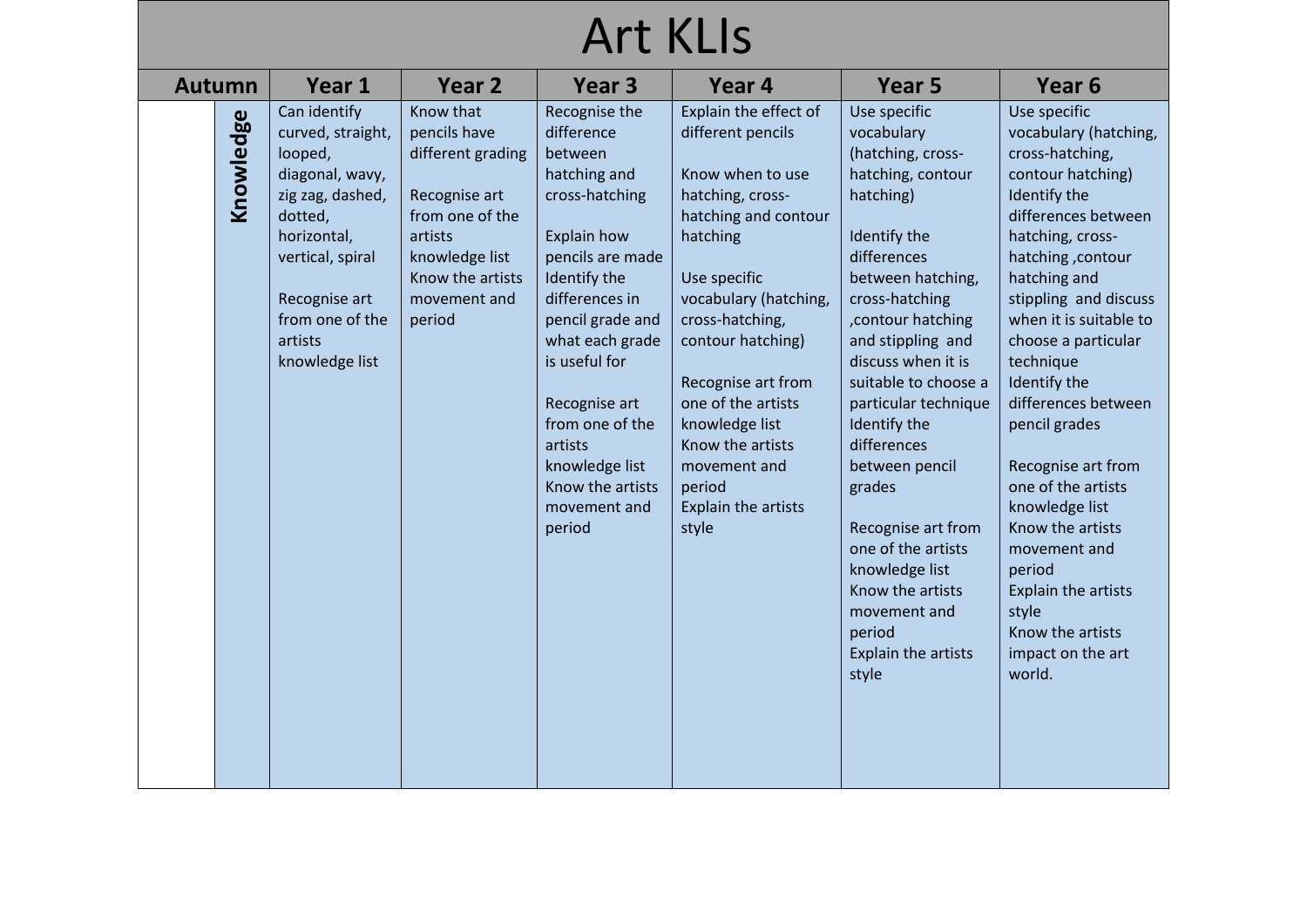|               | Can identify      | Order grading of       | Name, match            | Name, match and         | Work from a variety  | Begin to use simple   |
|---------------|-------------------|------------------------|------------------------|-------------------------|----------------------|-----------------------|
|               | curved, straight, | pencil from            | and draw lines         | draw lines from         | of sources including | perspective in their  |
| <b>Skills</b> | looped,           | lightest to            | from                   | observations            | observation,         | work using a single   |
|               | diagonal, wavy,   | darkest                | observations-          |                         | photographs and      | focal point and       |
|               | zig zag, dashed,  |                        | straight, looped,      | Begin to develop        | digital images       | horizon.              |
|               | dotted,           | Can invent new         | diagonal, wavy,        | close observational     |                      |                       |
|               | horizontal,       | shapes.                | zig zag, dashed,       | skills using a variety  | Use contour          | Have an awareness     |
|               | vertical, spiral  |                        | dotted,                | of view finders         | hatching, hatching   | of how drawings are   |
|               |                   | Can use a variety      | horizontal,            |                         | and cross-hatching   | $created -$           |
|               | <b>Make marks</b> | of strength with       | vertical, spiral       | Experiment              | more confidently     | composition, scale    |
|               | and lines with a  | the pencils            |                        | sketching/drawing       | when sketching       | and proportion        |
|               | wide range of     |                        | Start to use           | techniques using a      | from observations    |                       |
|               | drawing           | Control the            | hatching and           | variety of media;       |                      | Use different         |
|               | implements e.g.   | types of marks         | cross-hatching         | pencils, rubbers,       | Start to use         | techniques for        |
|               | charcoal, pencil, | made with the          | to add effects to      | crayons, felt tips,     | stippling to add     | different purposes    |
|               | crayon, chalk     | range of media;        | a drawing              | pastels, charcoal, ball | effects to a sketch  |                       |
|               | pastels, pens     | pencils, rubbers,      | <b>Experiment with</b> | points, chalk           |                      | Use specific          |
|               | etc.              | crayons, pastels,      | a variety of           |                         | Experiment           | vocabulary (hatching, |
|               |                   | felt tips,             | media; pencils,        | Use a journal/sketch    | sketching/drawing    | cross-hatching,       |
|               | Can use           | charcoal,              | rubbers,               | book to collect and     | techniques using a   | contour hatching,     |
|               | appropriate       | ballpoints, chalk.     | crayons, pastels,      | develop ideas           | variety of media;    | stippling, shading)   |
|               | force when        |                        | felt tips,             |                         | pencils, rubbers,    |                       |
|               | using a pencil    | <b>Experiment with</b> | charcoal,              | Use hatching and        | crayons, felt tips,  |                       |
|               |                   | a variety of           | ballpoints chalk       | cross-hatching more     | pastels, charcoal,   |                       |
|               | Can draw          | media; pencils,        |                        | confidently when        | ball points, chalk   |                       |
|               | shapes in         | rubbers,               | Control the            | sketching from          |                      |                       |
|               | between           | crayons, felt tips,    | types of marks         | observations            | Begin to work in a   |                       |
|               | objects.          | charcoal,              | made with the          | Start to use contour    | sustained and        |                       |
|               |                   | ballpoints, chalk      | range of media         | hatching to add         | independent way to   |                       |
|               | Invent new        |                        |                        | effects to a sketch     | create a detailed    |                       |
|               | shapes and lines  |                        |                        |                         | drawing              |                       |
|               |                   |                        |                        | Develop an              |                      |                       |
|               |                   |                        |                        | awareness of            |                      |                       |
|               |                   |                        |                        | composition, scale      |                      |                       |
|               |                   |                        |                        | and proportion in       |                      |                       |
|               |                   |                        |                        | their work              |                      |                       |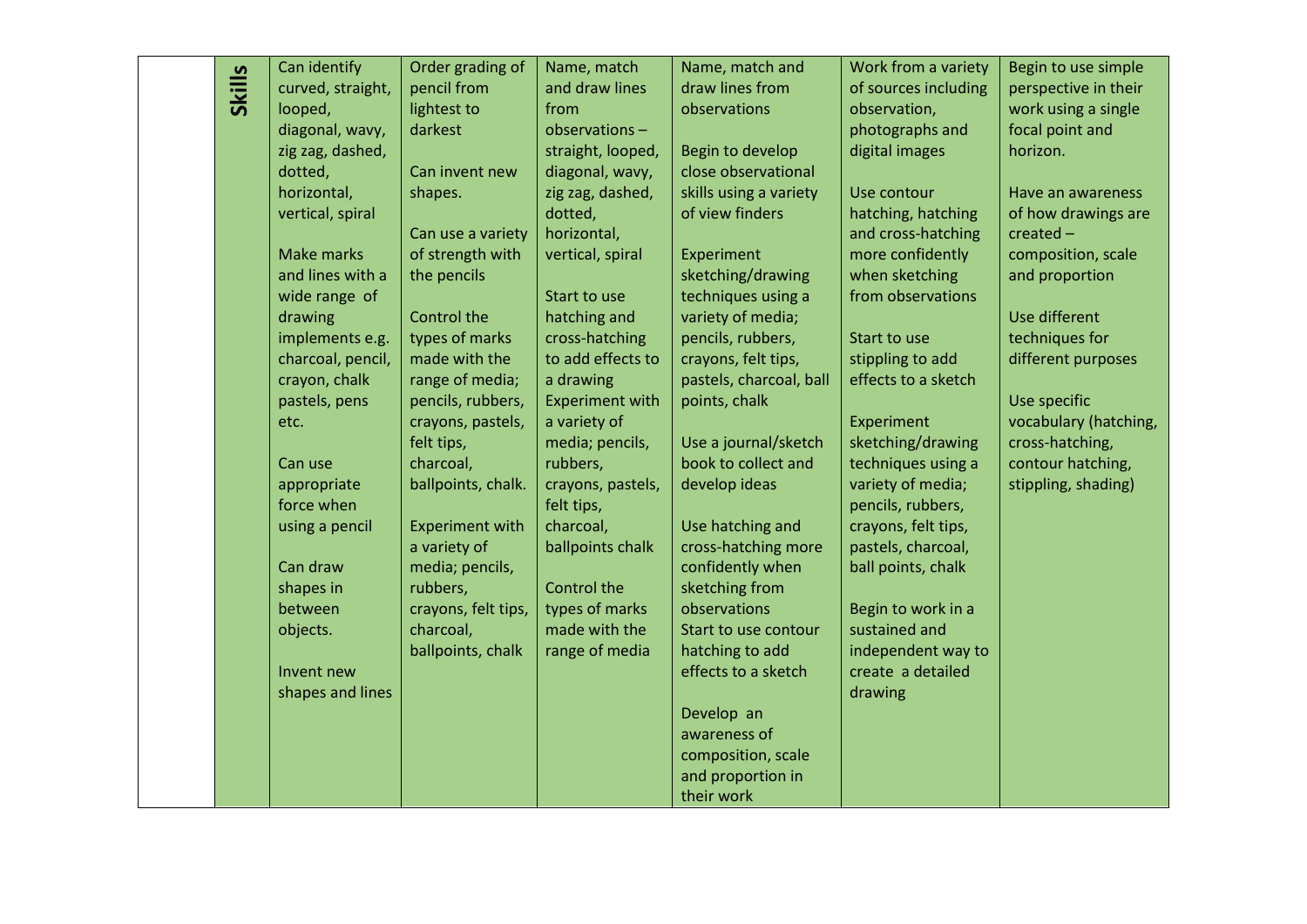|               | Evaluate how         | Can use the       | Describe the     | <b>Evaluate work and</b> | Explain the effect                             | Explain the effect                               |
|---------------|----------------------|-------------------|------------------|--------------------------|------------------------------------------------|--------------------------------------------------|
| Understanding | the different        | different graded  | effects hatching | make appropriate         | stippling has on a                             | stippling, hatching,                             |
|               | media effect the     | pencils on        | and cross-       | changes                  | sketch                                         | cross-hatching,                                  |
|               | outcome of the       | different         | hatching has on  |                          |                                                | smooth shading has                               |
|               | composition          | textures and      | a sketch         | Explain what             | <b>Explain awareness</b>                       | on a sketch                                      |
|               |                      | describe what     | Describe the     | hatching and cross-      | of composition,                                |                                                  |
|               | <b>Discuss which</b> | affect it has.    | effects of other | hatching is Explain      | scale and                                      | Explain awareness of                             |
|               | images are           | Explain how the   | mediums          | what contour             | proportion in their                            | composition, scale                               |
|               | successful and       | different media   |                  | hatching is              | work. (foreground,                             | and proportion in                                |
|               | why                  | affects the lines | Describe the     | Identify the             | middle ground and                              | their work.                                      |
|               |                      | and marks         | effect of the    | differences between      | background)                                    | (foreground, middle                              |
|               | Say that             |                   | different media  | hatching, cross-         |                                                | ground and                                       |
|               | Surrealism is        |                   | on the viewer    | hatching and contour     | Explain importance                             | background)                                      |
|               | childlike and        |                   |                  | hatching and discuss     | of reference                                   |                                                  |
|               | like a dream.        |                   |                  | when it is suitable to   | material and using                             | <b>Explain perspective</b>                       |
|               |                      |                   |                  | choose a particular      | reference material.                            | and the effect it has                            |
|               |                      |                   |                  | technique                |                                                | on an artwork.                                   |
|               |                      |                   |                  |                          | <b>Explain background</b><br>choice and how it |                                                  |
|               |                      |                   |                  |                          | effects the artwork.                           | <b>Critically analyse</b><br>success and failure |
|               |                      |                   |                  |                          |                                                | within own                                       |
|               |                      |                   |                  |                          |                                                | compositions                                     |
|               |                      |                   |                  |                          |                                                |                                                  |
|               |                      |                   |                  |                          |                                                | Explain background                               |
|               |                      |                   |                  |                          |                                                | choice and how it                                |
|               |                      |                   |                  |                          |                                                | effects the artwork                              |
|               |                      |                   |                  |                          |                                                |                                                  |
|               |                      |                   |                  |                          |                                                |                                                  |
|               |                      |                   |                  |                          |                                                |                                                  |
|               |                      |                   |                  |                          |                                                |                                                  |
|               |                      |                   |                  |                          |                                                |                                                  |
|               |                      |                   |                  |                          |                                                |                                                  |
|               |                      |                   |                  |                          |                                                |                                                  |
|               |                      |                   |                  |                          |                                                |                                                  |
|               |                      |                   |                  |                          |                                                |                                                  |
|               |                      |                   |                  |                          |                                                |                                                  |
|               |                      |                   |                  |                          |                                                |                                                  |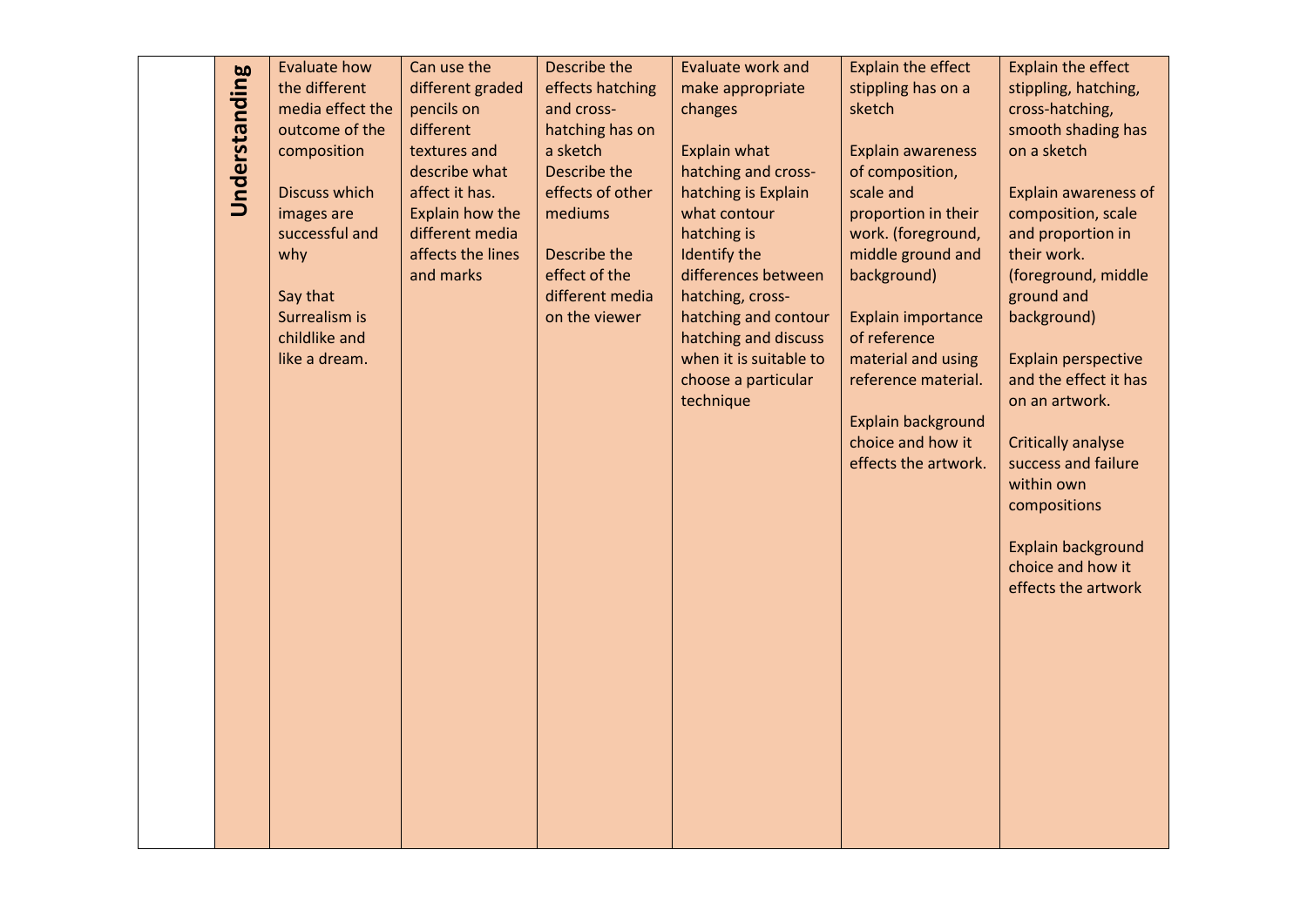| <b>Spring</b> | Year 1                                                                                                                                                                                                                    | Year 2                                                                                                                                                                                                                                                                                                                                                                               | Year <sub>3</sub>                                                                                                                                                                                                                                                                                                                                                                                                                    | Year 4                                                                                                                                                                                                                                                                                                                                   | Year <sub>5</sub>                                                                                                                                                                                                                      | Year 6                                                                                                                                                                                                                                                                                                                                                                                                                       |
|---------------|---------------------------------------------------------------------------------------------------------------------------------------------------------------------------------------------------------------------------|--------------------------------------------------------------------------------------------------------------------------------------------------------------------------------------------------------------------------------------------------------------------------------------------------------------------------------------------------------------------------------------|--------------------------------------------------------------------------------------------------------------------------------------------------------------------------------------------------------------------------------------------------------------------------------------------------------------------------------------------------------------------------------------------------------------------------------------|------------------------------------------------------------------------------------------------------------------------------------------------------------------------------------------------------------------------------------------------------------------------------------------------------------------------------------------|----------------------------------------------------------------------------------------------------------------------------------------------------------------------------------------------------------------------------------------|------------------------------------------------------------------------------------------------------------------------------------------------------------------------------------------------------------------------------------------------------------------------------------------------------------------------------------------------------------------------------------------------------------------------------|
| Knowledge     | Know the<br>primary colours<br>(red, yellow and<br>blue)<br>Explore what<br>happens when<br>white, black and<br>grey are added<br>to primary<br>colours.<br>Recognise art<br>from one of the<br>artists<br>knowledge list | Know the<br>primary colours<br>and secondary<br>colours<br>Know what<br>happens when<br>grey, black and<br>white are added<br>to primary and<br>secondary<br>colours<br>Name different<br>types of paint<br>and their<br>properties<br>(watercolour,<br>poster paint)<br>Recognise art<br>from one of the<br>artists<br>knowledge list<br>Know the artists<br>movement and<br>period | Know which<br>primary colours<br>make secondary<br>colours.<br>Use more<br>specific colour<br>language.<br>Know what<br>happens when<br>grey, black and<br>white are added<br>to primary and<br>secondary<br>colours<br>Name different<br>types of paint<br>and their<br>properties<br>(watercolour,<br>poster paint)<br>Recognise art<br>from one of the<br>artists<br>knowledge list<br>Know the artists<br>movement and<br>period | Use more specific<br>colour language.<br>Know how colour and<br>shape can represent<br>emotion<br>Name different types<br>of paint and their<br>properties<br>(watercolour, poster<br>paint)<br>Recognise art from<br>one of the artists<br>knowledge list<br>Know the artists<br>movement and<br>period<br>Explain the artists<br>style | Use more specific<br>colour language.<br>Name different<br>types of paint and<br>their properties<br>(watercolour,<br>poster paint)<br>Identify<br>complementary and<br>contrasting colours<br>Identify a focal<br>point in a painting | Use more specific<br>colour language.<br>Name different types<br>of paint and their<br>properties<br>(watercolour, poster<br>paint, oil paint)<br>Be able to identify<br>work with<br>complementary and<br>harmonious colours<br>Recognise art from<br>one of the artists<br>knowledge list<br>Know the artists<br>movement and<br>period<br>Explain the artists<br>style<br>Know the artists<br>impact on the art<br>world. |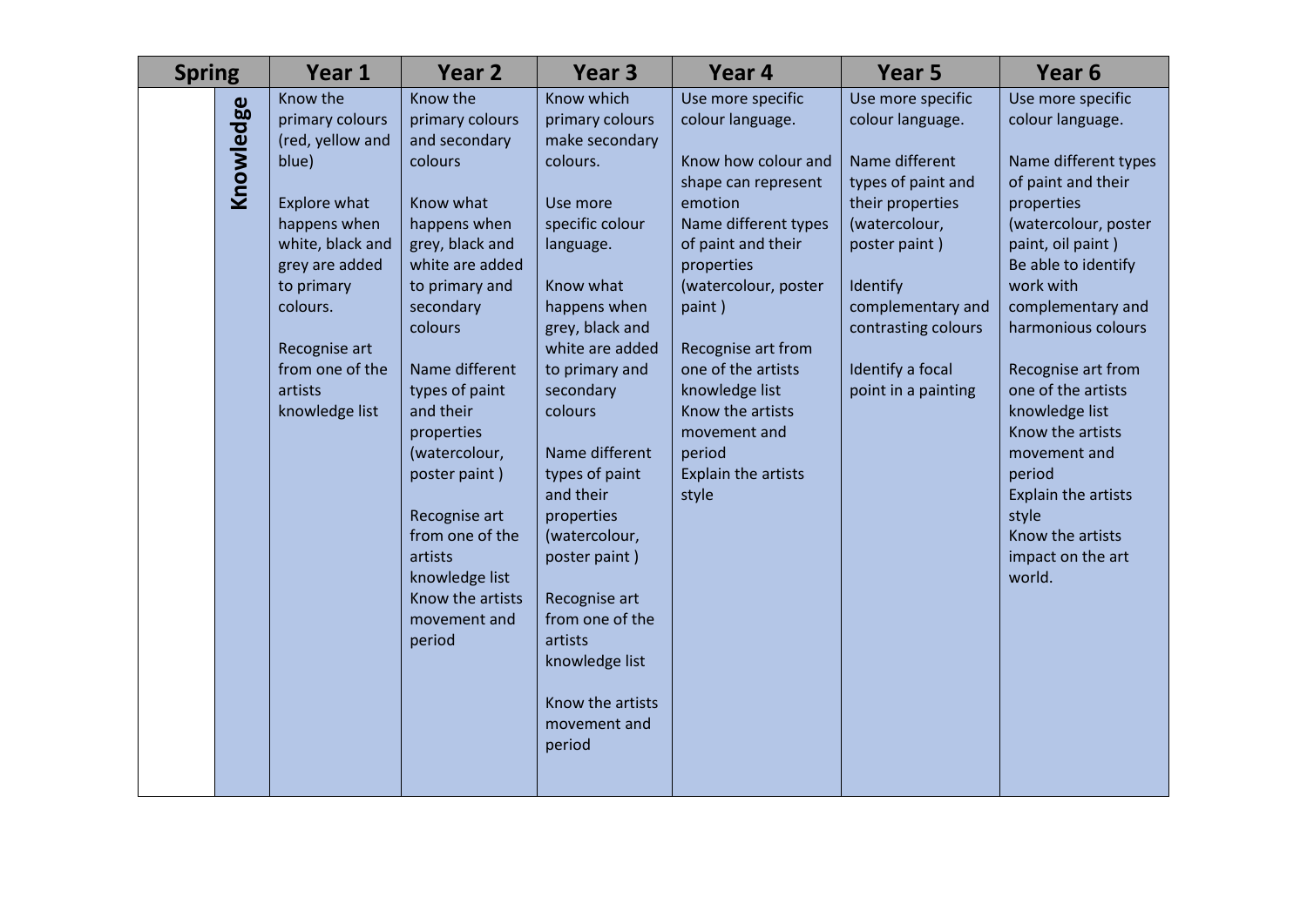|               | <b>Explore</b>      | <b>Explore with</b>      | <b>Explore with</b>      | <b>Experiment with the</b> | <b>Experiment with the</b> | <b>Experiment with the</b> |
|---------------|---------------------|--------------------------|--------------------------|----------------------------|----------------------------|----------------------------|
|               | paintbrushes        | watercolours             | watercolours             | effects different          | effects different          | effects different          |
| <b>Skills</b> |                     | and poster paint         | and poster paint         | paints have on a           | paints have on a           | paints have on a           |
|               | Choose correct      | Mix colours to           | Mix colours to           | painting. (water           | painting. (water           | painting. (water           |
|               | sized paintbrush    | match a picture          | match a picture          | colours, poster            | colours, poster            | colours)                   |
|               |                     |                          |                          | paints, oil pastels,       | paints, oil pastels,       |                            |
|               | <b>Explore with</b> | Choose correct           | Choose correct           | soft pastels)              | soft pastels)              | <b>Blending with</b>       |
|               | watercolours        | sized paintbrush         | sized paintbrush         |                            | <b>Explore how</b>         | watercolours               |
|               |                     |                          |                          | <b>Blending with</b>       | straight lines can be      |                            |
|               | Can create an       | Use correct              | Use correct              | watercolours               | achieved in painting       | Mix and use tints,         |
|               | image using         | consistency of           | consistency of           |                            | Mix colours and            | shades and tones           |
|               | only straight       | paint                    | paint                    | <b>Explore how blurred</b> | know which primary         |                            |
|               | lines               |                          |                          | and straight lines can     | colours make               | Use appropriate            |
|               |                     | <b>Explore different</b> | <b>Explore different</b> | be achieved in             | secondary colours          | materials and              |
|               |                     | types of paint           | types of paint           | painting                   |                            | techniques to create       |
|               |                     |                          | Make tertiary            |                            | Mix and use tints,         | atmosphere and light       |
|               |                     |                          | colours by               | Mix colours and            | shades and tones           | effects                    |
|               |                     |                          | mixing                   | know which primary         |                            |                            |
|               |                     |                          | secondary                | colours make               | Use complementary          |                            |
|               |                     |                          | colours together         | secondary colours          | and contrasting            |                            |
|               |                     |                          |                          |                            | colours                    |                            |
|               |                     |                          | Mix and use              | Mix and use tints,         |                            |                            |
|               |                     |                          | tints, tones and         | shades and tones           |                            |                            |
|               |                     |                          | shades                   |                            |                            |                            |
|               |                     |                          |                          | <b>Explore colour</b>      |                            |                            |
|               |                     |                          | <b>Experiment with</b>   | matching using a           |                            |                            |
|               |                     |                          | tools and                | variety of media           |                            |                            |
|               |                     |                          | techniques.              |                            |                            |                            |
|               |                     |                          |                          |                            |                            |                            |
|               |                     |                          |                          |                            |                            |                            |
|               |                     |                          |                          |                            |                            |                            |
|               |                     |                          |                          |                            |                            |                            |
|               |                     |                          |                          |                            |                            |                            |
|               |                     |                          |                          |                            |                            |                            |
|               |                     |                          |                          |                            |                            |                            |
|               |                     |                          |                          |                            |                            |                            |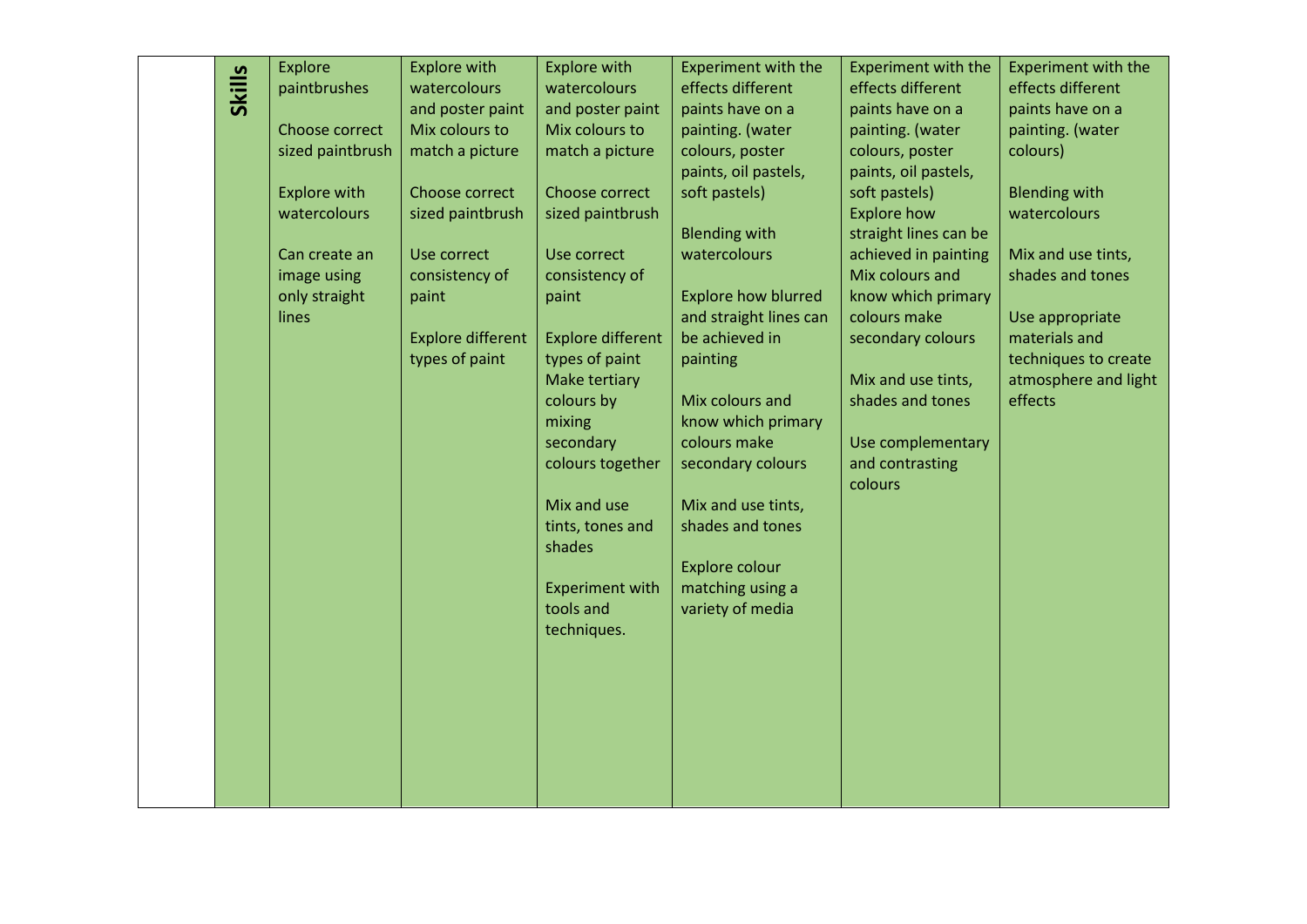|                      | <b>Explain</b>                | <b>Explore with</b>      | Explain how to     | Explain how to colour | Explain how to              | Explain how to create     |
|----------------------|-------------------------------|--------------------------|--------------------|-----------------------|-----------------------------|---------------------------|
| <b>Understanding</b> | paintbrush                    | watercolours             | colour match       | match                 | colour match                | atmosphere and light      |
|                      | choice                        | and poster paint         |                    |                       |                             | effects                   |
|                      |                               | Mix colours to           | Compare            | Explain the impact    | Compare different           |                           |
|                      | <b>Make</b>                   | match a picture          | different pieces   | different types of    | pieces of work by           | <b>Explain colour and</b> |
|                      | observations on               |                          | of work by         | paint have on a       | Klee                        | paint choices for         |
|                      | what happens                  | Choose correct           | <b>Picasso</b>     | painting              |                             | creating atmosphere       |
|                      | when white,                   | sized paintbrush         |                    |                       | Explain the impact          | and light effects         |
|                      | black and grey                |                          | Be able to         | Explain paintbrush    | different types of          |                           |
|                      | are added to                  | Use correct              | identify different | and paint choices for | paint have on a             | Respond to an             |
|                      | primary colours               | consistency of           | cubism pieces      | making and blurred    | painting                    | artwork by                |
|                      |                               | paint                    | and understand     | and straight lines    |                             | comparing it with         |
|                      | Compare                       |                          | Picasso's          |                       | Explain paintbrush          | other artworks they       |
|                      | success of                    | <b>Explore different</b> | influence.         | Respond to an         | and paint choices           | know.                     |
|                      | primary colours               | types of paint           | Explain what       | artwork by            | for making straight         |                           |
|                      | vs. tints/tones               |                          | happens when       | comparing it with     | lines                       | Respond to an             |
|                      |                               |                          | grey, black and    | other artworks they   |                             | artwork by discussing     |
|                      | Can use                       |                          | white are added    | know.                 | Explain how colour          | emotional response        |
|                      | vocabulary-                   |                          | to a primary       |                       | can create a focal          | on viewer                 |
|                      | horizontal and                |                          | colour (tint, tone | Respond to an         | point                       |                           |
|                      | vertical,                     |                          | and shade)         | artwork by discussing |                             |                           |
|                      | diagonal                      |                          |                    | emotional response    | <b>Explain the</b>          |                           |
|                      |                               |                          | Say when and       | on viewer             | difference between          |                           |
|                      | Compare                       |                          | why a particular   |                       | complementary and           |                           |
|                      | different pieces              |                          | paint should be    |                       | contrasting colours         |                           |
|                      | of work by<br><b>Mondrian</b> |                          | used.              |                       |                             |                           |
|                      |                               |                          | Explain how to     |                       | Respond to an<br>artwork by |                           |
|                      |                               |                          | make tertiary      |                       | comparing it with           |                           |
|                      |                               |                          | colours            |                       | other artworks they         |                           |
|                      |                               |                          |                    |                       | know.                       |                           |
|                      |                               |                          |                    |                       |                             |                           |
|                      |                               |                          |                    |                       | Respond to an               |                           |
|                      |                               |                          |                    |                       | artwork by                  |                           |
|                      |                               |                          |                    |                       | discussing                  |                           |
|                      |                               |                          |                    |                       | emotional response          |                           |
|                      |                               |                          |                    |                       | on viewer                   |                           |
|                      |                               |                          |                    |                       |                             |                           |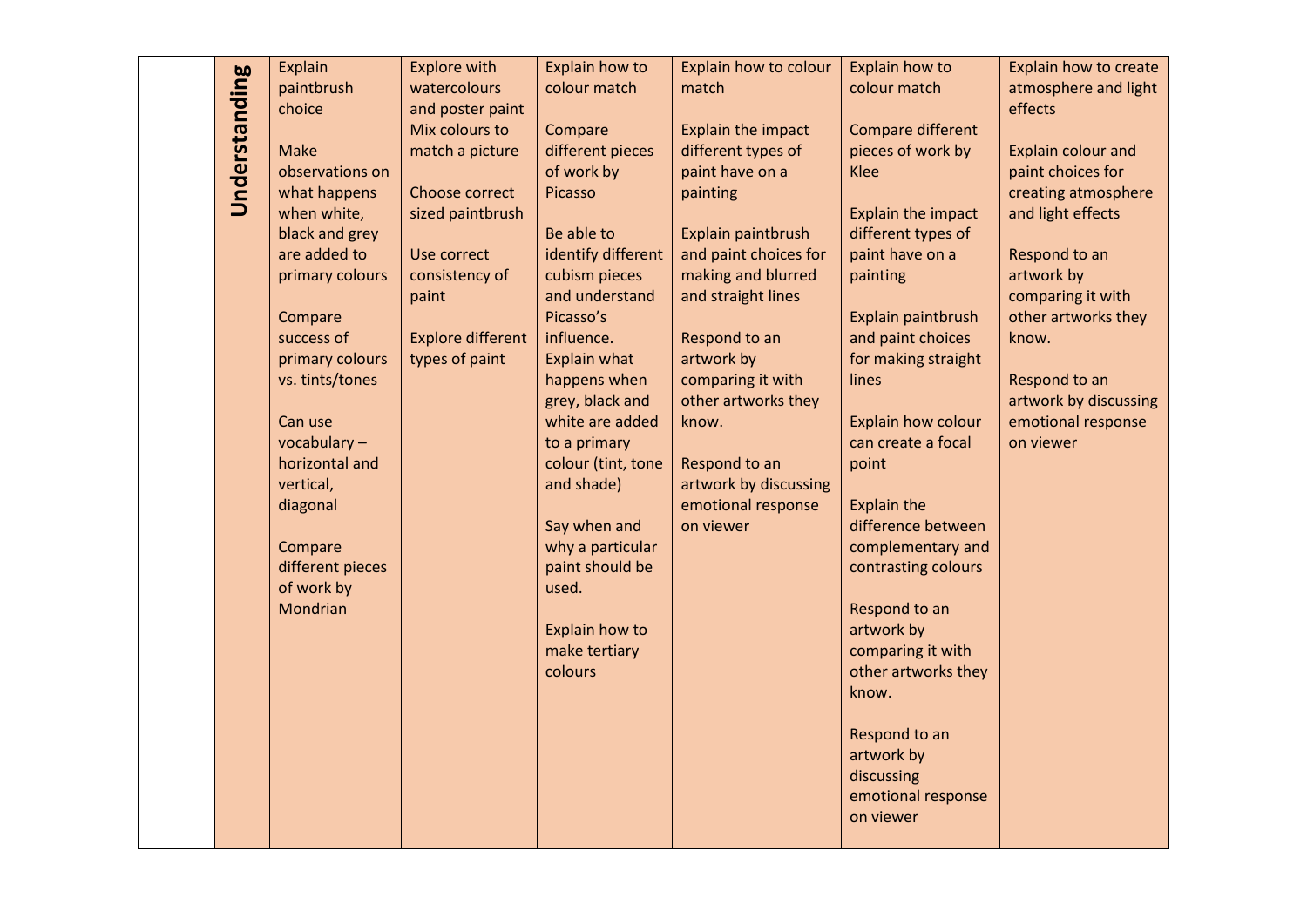| <b>Summer</b> | Year 1                                                                                                                                                                                                                                                                                          | Year 2                                                                                                                                                     | Year <sub>3</sub>                                                                                                                                                                   | Year 4                                                                                                                                                                                                                                                    | Year <sub>5</sub>                                                                                                                                                                                                                                            | Year <sub>6</sub>                                                                                                                                                                                                                                                                                            |
|---------------|-------------------------------------------------------------------------------------------------------------------------------------------------------------------------------------------------------------------------------------------------------------------------------------------------|------------------------------------------------------------------------------------------------------------------------------------------------------------|-------------------------------------------------------------------------------------------------------------------------------------------------------------------------------------|-----------------------------------------------------------------------------------------------------------------------------------------------------------------------------------------------------------------------------------------------------------|--------------------------------------------------------------------------------------------------------------------------------------------------------------------------------------------------------------------------------------------------------------|--------------------------------------------------------------------------------------------------------------------------------------------------------------------------------------------------------------------------------------------------------------------------------------------------------------|
| Knowledge     | Collect, sort,<br>name and<br>match colours<br>with a variety of<br>mediums<br>(cardboard,<br>magazines,<br>newspaper,<br>fabric, tin foil<br>$etc.$ )<br>Use the<br>appropriate<br>amount and<br>type of glue for<br>a medium<br>Recognise art<br>from one of the<br>artists<br>knowledge list | Use the<br>appropriate<br>amount and<br>type of glue for a<br>medium<br>Recognise art<br>from one of the<br>artists<br>knowledge list<br>(collage artists) | Use the<br>appropriate<br>amount and<br>type of glue for a<br>medium<br>Recognise art<br>from one of the<br>artists<br>knowledge list<br>Know the artists<br>movement and<br>period | Use the appropriate<br>amount and type of<br>glue for a medium<br>Create and arrange<br>shapes appropriately.<br>Recognise art from<br>one of the artists<br>knowledge list<br>Know the artists<br>movement and<br>period<br>Explain the artists<br>style | Use the appropriate<br>amount and type of<br>glue for a medium<br>Create and arrange<br>shapes<br>appropriately.<br>Recognise art from<br>one of the artists<br>knowledge list<br>Know the artists<br>movement and<br>period<br>Explain the artists<br>style | Use the appropriate<br>amount and type of<br>glue for a medium<br>Create and arrange<br>shapes appropriately.<br>Recognise art from<br>one of the artists<br>knowledge list<br>Know the artists<br>movement and<br>period<br>Explain the artists<br>style<br>Know the artists<br>impact on the art<br>world. |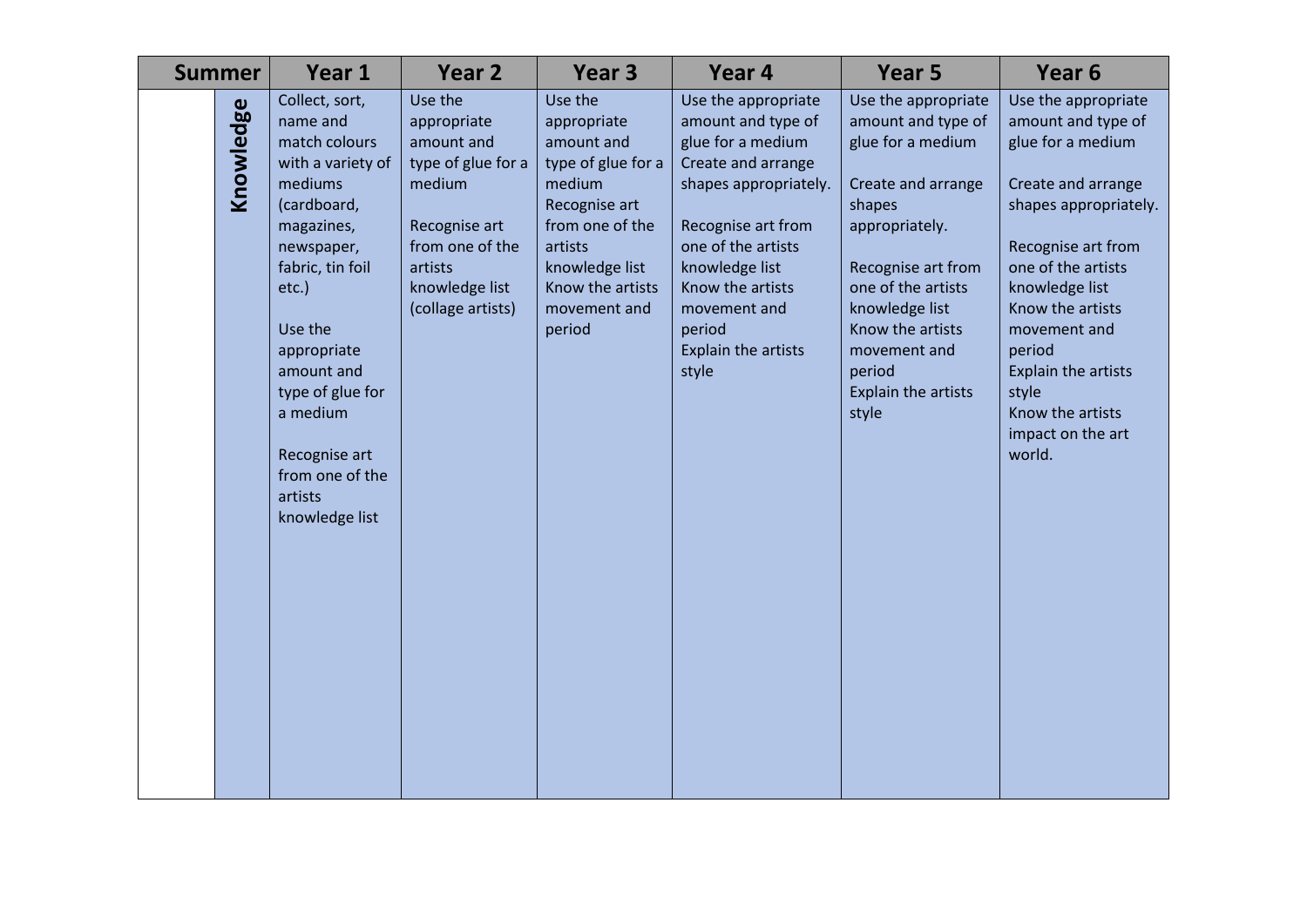|               | Investigate                    | Investigate and                     | Investigate and                     | Investigate physical   | <b>Identify physical</b> | Identify physical and      |
|---------------|--------------------------------|-------------------------------------|-------------------------------------|------------------------|--------------------------|----------------------------|
| <b>Skills</b> | physical                       | identify physical                   | identify physical                   | and visual textures by | and visual textures      | visual textures by         |
|               | textures by                    | textures by                         | textures by                         | describing, naming,    | by describing,           | describing, naming,        |
|               | naming and                     | describing,                         | describing,                         | rubbing, copying.      | naming, rubbing,         | rubbing, copying.          |
|               | rubbing. (grainy,              | naming, rubbing,                    | naming, rubbing,                    | (grainy, smooth,       | copying. (grainy,        | (grainy, smooth,           |
|               | smooth, bumpy,                 | copying. (grainy,                   | copying. (grainy,                   | bumpy, velvety,        | smooth, bumpy,           | bumpy, velvety,            |
|               | velvety, spongy,               | smooth, bumpy,                      | smooth, bumpy,                      | spongy, hard, hairy,   | velvety, spongy,         | spongy, hard, hairy,       |
|               | hard, hairy, soft,             | velvety, spongy,                    | velvety, spongy,                    | soft, fluffy, glossy)  | hard, hairy, soft,       | soft, fluffy, glossy)      |
|               | fluffy, glossy)                | hard, hairy, soft,                  | hard, hairy, soft,                  |                        | fluffy, glossy)          |                            |
|               |                                | fluffy, glossy)                     | fluffy, glossy)                     | Collect, sort, name    |                          | Sort and group             |
|               | Fold, crumple,                 |                                     |                                     | and match colours      | To explain the           | materials for              |
|               | tear and overlap               | Collect, sort,                      | Collect, sort,                      | appropriate for an     | difference between       | different purposes         |
|               | papers.                        | name and match                      | name and match                      | image using a variety  | a physical and visual    | e.g. colour texture        |
|               |                                | colours                             | colours                             | of mediums             | texture.                 | Cut complex shapes         |
|               | Cut shapes from                | appropriate for                     | appropriate for                     | (cardboard,            |                          | from different             |
|               | different                      | an image using a                    | an image using a                    | magazines,             | Sort and group           | mediums                    |
|               | mediums                        | variety of                          | variety of                          | newspaper, fabric, tin | materials for            |                            |
|               |                                | mediums                             | mediums                             | foil etc.)             | different purposes       | Arrange and glue           |
|               | Arrange and                    | (cardboard,                         | (cardboard,                         | Collect, sort, name    | e.g. colour texture      | materials to different     |
|               | glue materials                 | magazines,                          | magazines,                          | and match textures     | Cut complex shapes       | backgrounds.               |
|               | to different                   | newspaper,                          | newspaper,                          | appropriate for an     | from different           |                            |
|               | backgrounds                    | fabric, tin foil                    | fabric, tin foil                    | image using a variety  | mediums                  | Use different              |
|               |                                | etc.)                               | etc.)                               | of mediums             | Arrange and glue         | techniques, colours        |
|               | Create images                  |                                     |                                     | (cardboard,            | materials to             | and textures etc.          |
|               | from a variety                 | Collect, sort,                      | Collect, sort,                      | magazines,             | different                | when designing and         |
|               | of media e.g.                  | name and match                      | name and match                      | newspaper, fabric, tin | backgrounds.             | making pieces of           |
|               | photocopies                    | textures                            | textures                            | foil etc.)             | <b>Create textured</b>   | work.<br>Create an artwork |
|               | material, fabric,              | appropriate for<br>an image using a | appropriate for<br>an image using a | Cut complex shapes     | paint by adding          | based on a                 |
|               | crepe paper,<br>magazines etc. | variety of                          | variety of                          | from different         | sand, plaster3           | considered choice of       |
|               |                                | mediums                             | mediums                             | mediums                |                          | medium                     |
|               |                                | (cardboard,                         | (cardboard,                         |                        | Create, select and       |                            |
|               |                                | magazines,                          | magazines,                          | Arrange and glue       | use textured paper       | Use collage as a           |
|               |                                | newspaper,                          | newspaper,                          | materials to different | for an image.            | means of collecting        |
|               |                                | fabric, tin foil                    | fabric, tin foil                    | backgrounds.           |                          | ideas and                  |
|               |                                | etc.)                               | etc.)                               |                        | Use different            | information and            |
|               |                                |                                     |                                     | Experiment with a      | techniques, colours      | building a visual          |
|               |                                |                                     |                                     | range of collage       | and textures etc.        | vocabulary                 |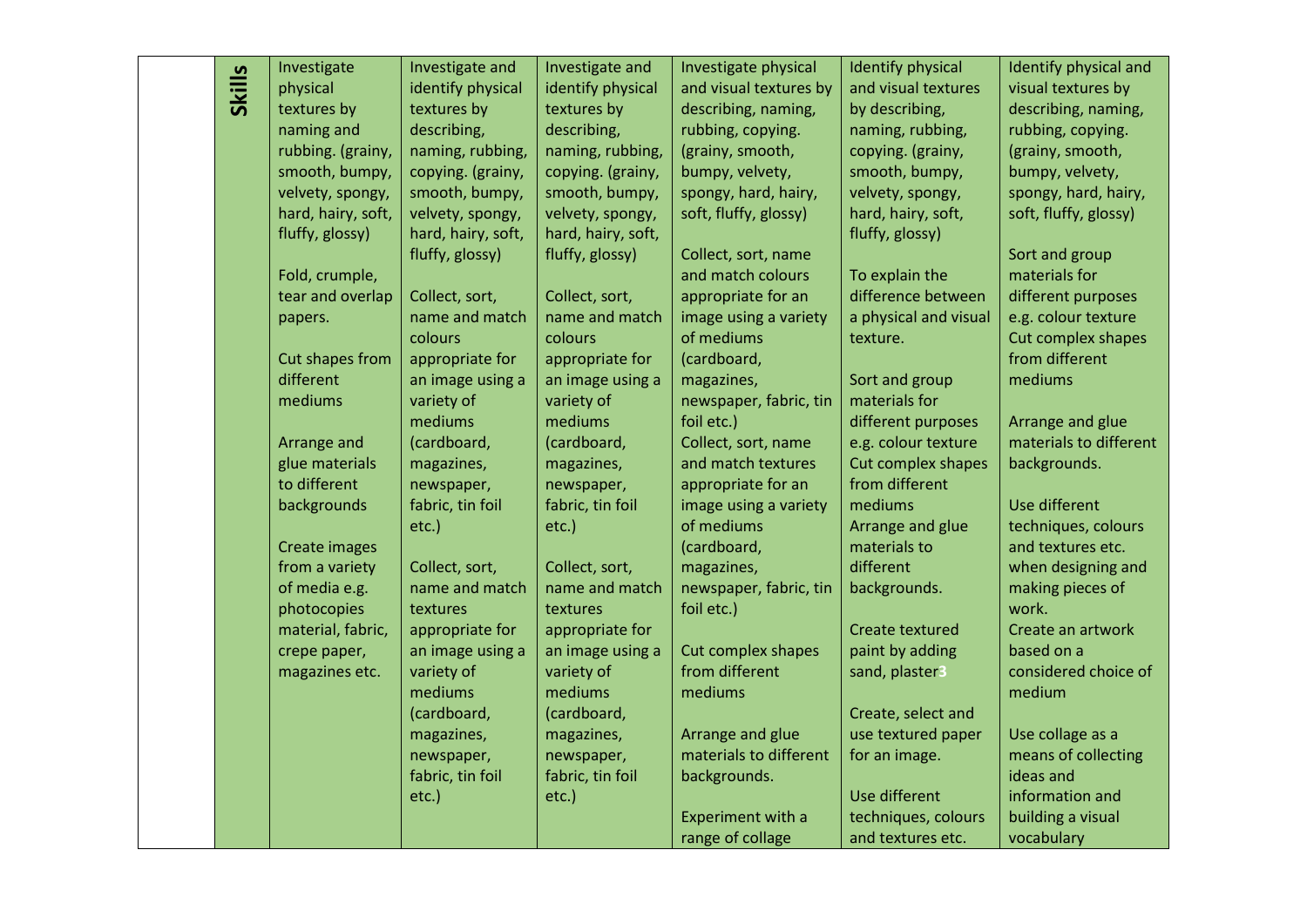|  | Fold, crumple,<br>tear and overlap<br>papers.<br>Cut shapes from<br>different<br>mediums<br>Create and<br>arrange shapes<br>appropriately.<br>Arrange and glue<br>materials to<br>different | Cut shapes from<br>different<br>mediums<br>Create and<br>arrange shapes<br>appropriately.<br>Arrange and glue<br>materials to<br>different<br>backgrounds.<br><b>Experiment with</b><br>a range of<br>collage | techniques such as<br>folding, tearing,<br>overlapping and<br>layering to create<br>images and represent<br>textures<br>Create textured paint<br>by adding sand,<br>plaster3<br>Create, select and<br>use textured paper<br>for an image.<br>Add collage to a | when designing and<br>making pieces of<br>work.<br>Create an artwork<br>based on a<br>considered choice<br>of medium<br>Use collage as a<br>means of collecting<br>ideas and<br>information and<br>building a visual<br>vocabulary | Work on different<br>scales.<br>Use collage as a<br>means of extending<br>work from initial<br>ideas. |
|--|---------------------------------------------------------------------------------------------------------------------------------------------------------------------------------------------|---------------------------------------------------------------------------------------------------------------------------------------------------------------------------------------------------------------|---------------------------------------------------------------------------------------------------------------------------------------------------------------------------------------------------------------------------------------------------------------|------------------------------------------------------------------------------------------------------------------------------------------------------------------------------------------------------------------------------------|-------------------------------------------------------------------------------------------------------|
|  | material, fabric,<br>crepe paper,<br>magazines etc.                                                                                                                                         | and represent<br>textures                                                                                                                                                                                     |                                                                                                                                                                                                                                                               |                                                                                                                                                                                                                                    |                                                                                                       |